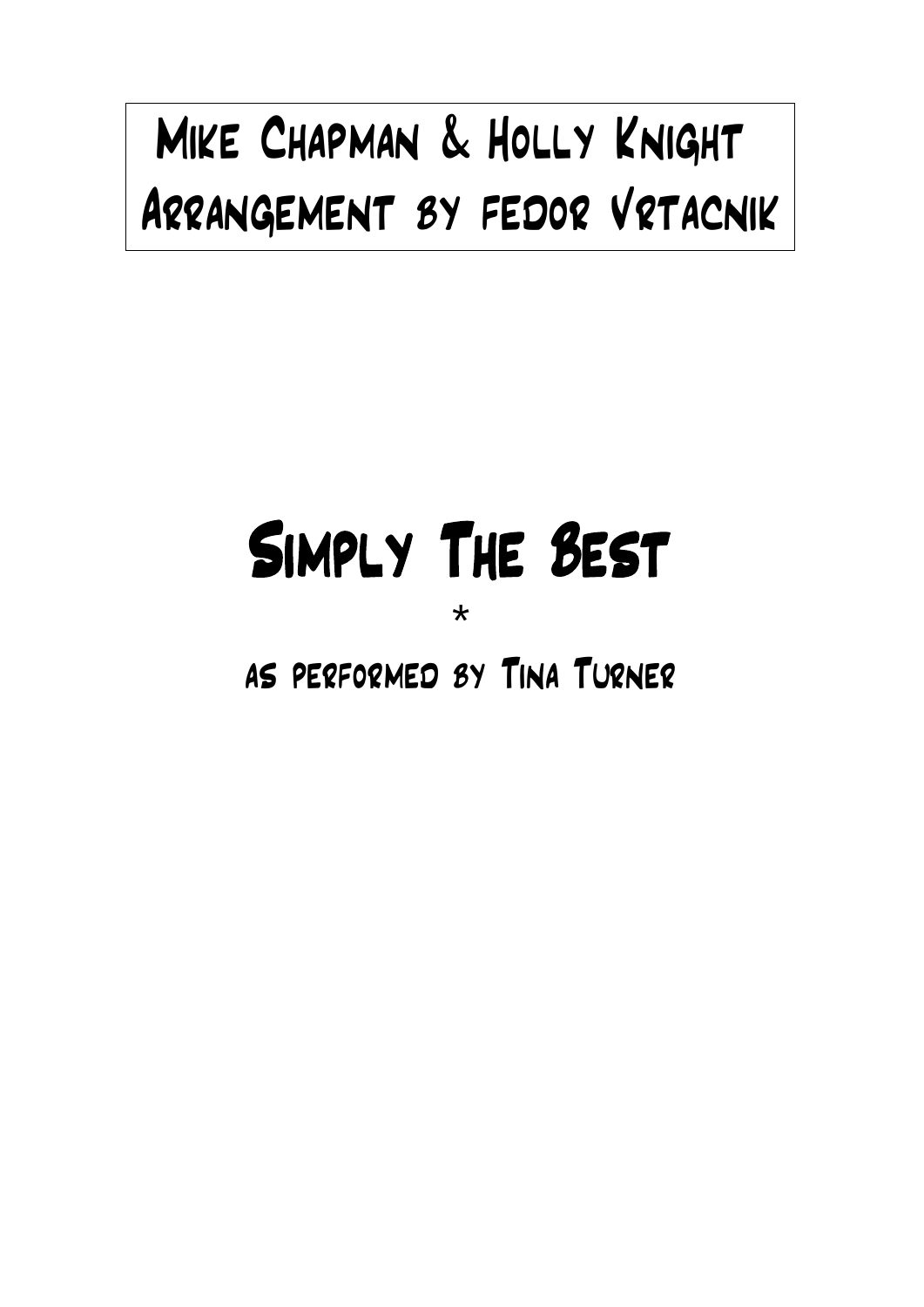## Simply The Best